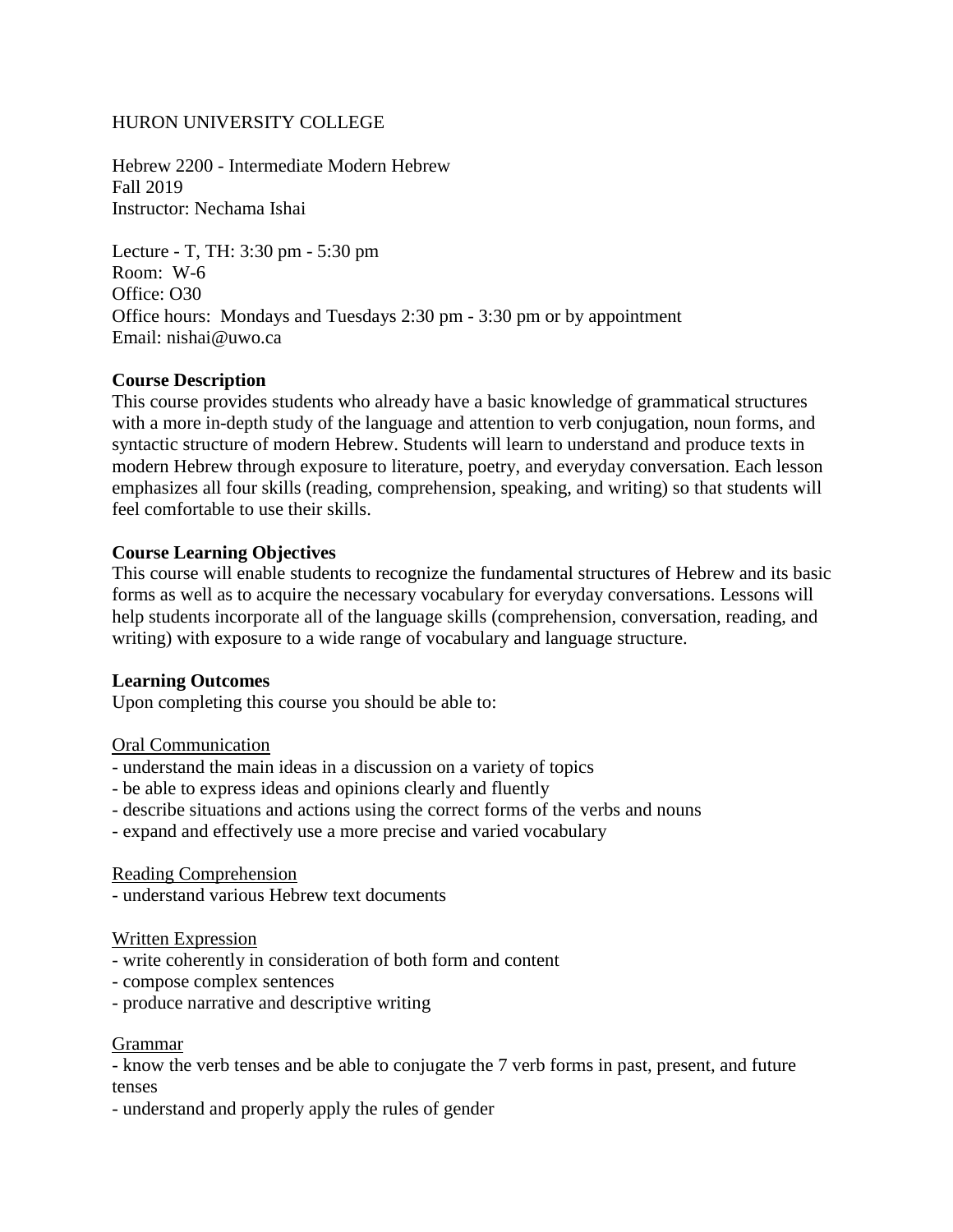- be able to use the correct pronouns and suffixes

### In-Class Activities

- conversations
- reading
- guided discussions
- grammar reviewing, learning, and practicing
- vocabulary enrichment
- individual and group work
- oral presentations

### **Grading**

| class participation      | 10% |
|--------------------------|-----|
| quizzes                  | 20% |
| oral presentation        | 10% |
| written                  | 20% |
| first term in class test | 15% |
| final exam               | 25% |

Classes will not meet on the following days

Tuesday October 1 – Rosh Hashanah Tuesday October 8 – Erev Yom Kippur Tuesday October 15 – Succot Thursday April 9 – Passover

Textbook: Hebrew From Scratch II by: Chayat S., Israeli S., Kobliner H.

## **Tentative Lesson Outline**

#### **September**

Lessons 1 and 2 in the textbook Comprehension – Reading and Conversation Reading and Writing dialogues Oral presentation of dialogues Grammar – Review verb conjugation in Pa'al Milot Yachas Prepositions

Comprehension quiz – Tuesday Sept 10 Writing assignment: Where will I be in 10 years – Sept 12 Vocabulary quiz – Sept 19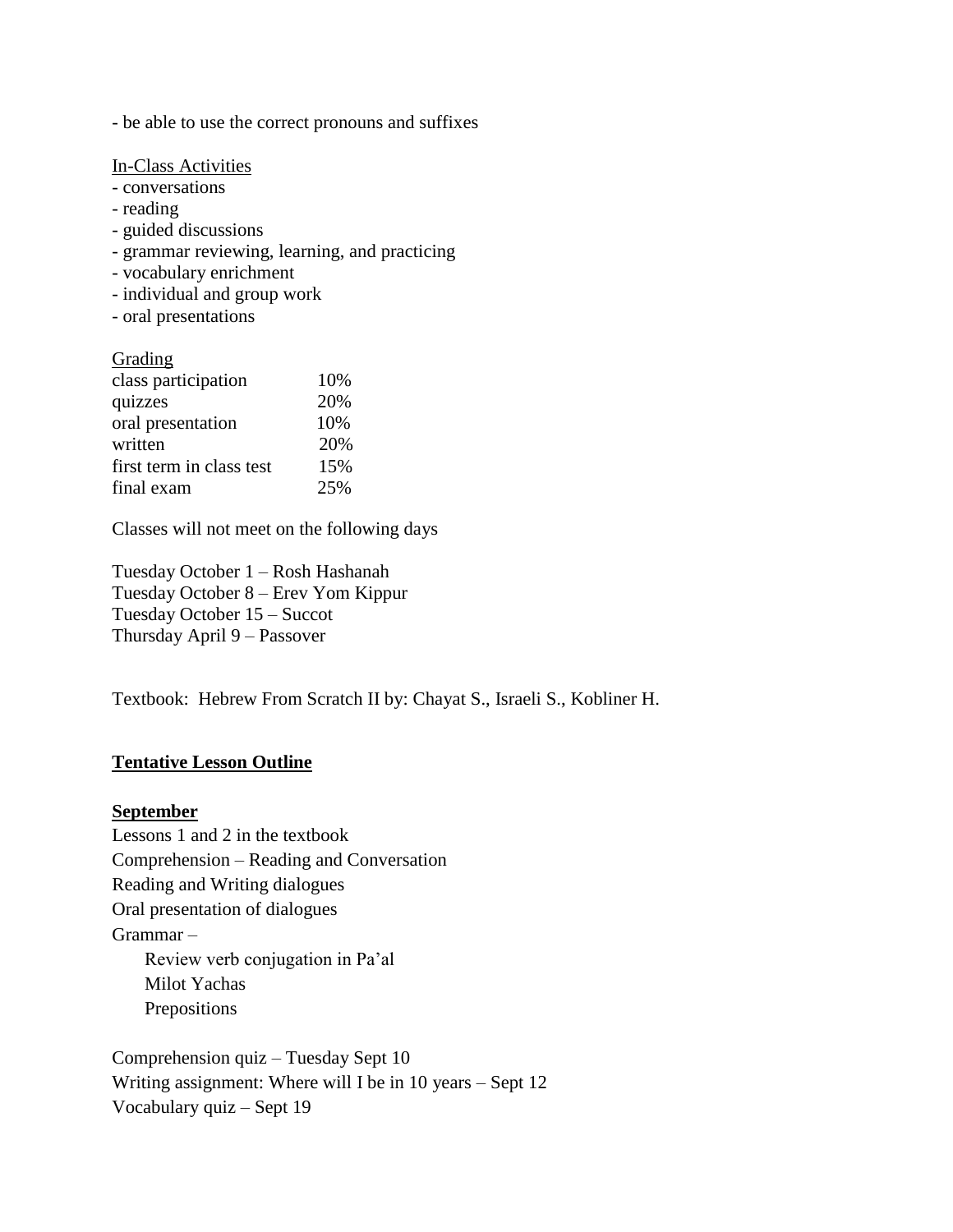Grammar quiz – Sept 24

## **October**

Lessons 3 and 4 in the textbook Additional readings Group presentation Written Assignments Written story using given vocabulary A diary Grammar – פעל, פיעל, הפעיל Conjugation Verb Masculine and Feminine numbers Nouns and Adjectives

Diary - due Oct 10 Vocabulary quiz – Oct 22 Grammar quiz – Oct 29

## **November**

Lessons 5 and 6 Prepositions Reading a short story and presentation of the short story Writing a story using given vocabulary Grammar – בניין נפעל – conjugation Verb

In group – Put together a Newspaper – Due November 21 Vocabulary quiz – Nov 12

Exam (in class) - November 28

## **December**

Lesson 7 Writing a play and presenting it to the class Readings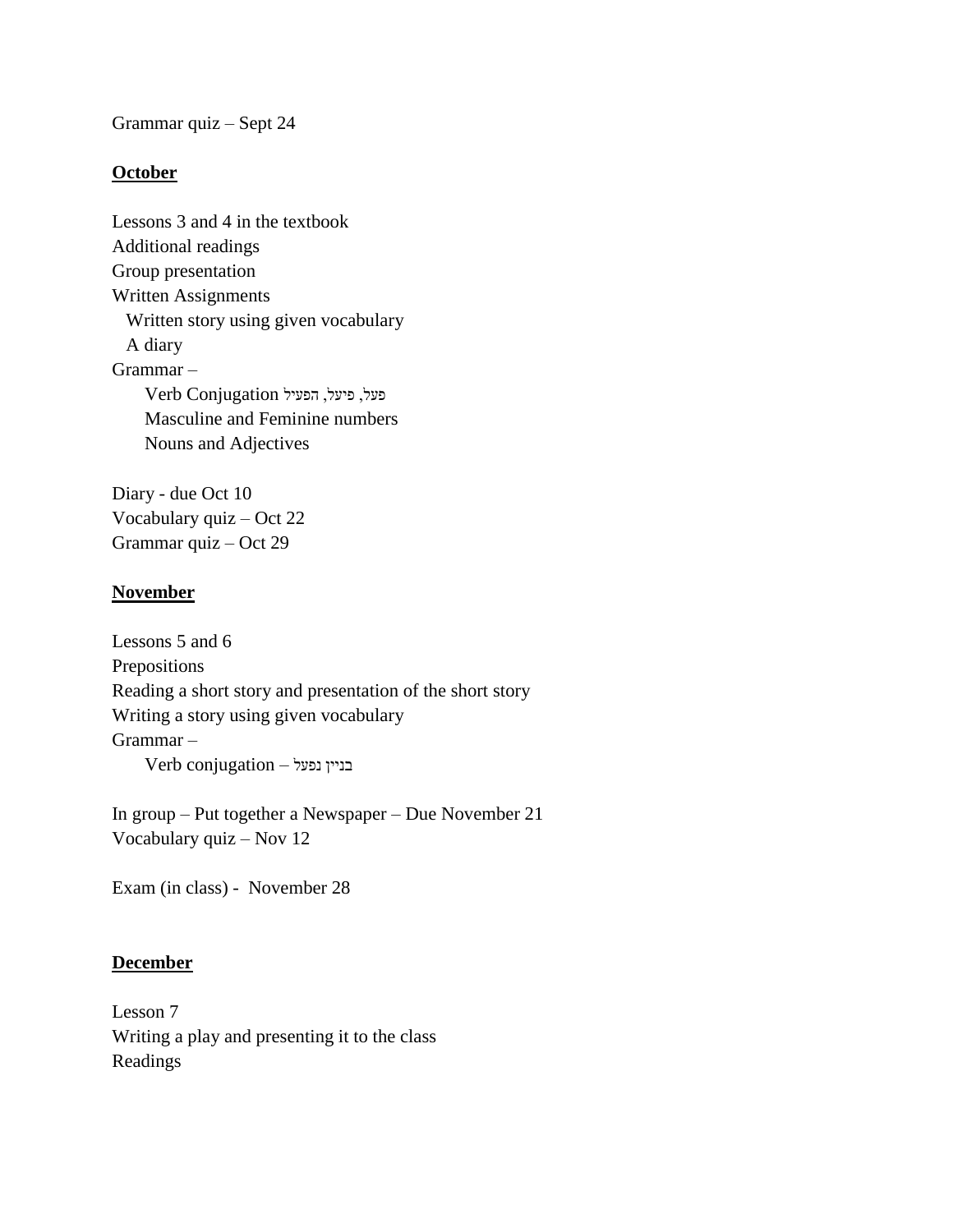

# **Appendix to Course Outlines: Academic Policies & Regulations 2019/2020**

#### **Prerequisite and Antirequisite Information**

Students are responsible for ensuring that they have successfully completed all course prerequisites and that they have not completed any course antirequisites. Unless you have either the requisites for this course or written special permission from your Dean to enrol in it without them, you may be removed from this course and it will be deleted from your record. If you enrol in this course despite having already taken an antirequisite you may be removed from this course and it will be deleted from your record. Removals for these reasons may not be appealed. You will receive no adjustment to your fees in the event that you are dropped from a course for failing to have the necessary prerequisites or for having already taken the antirequisites.

### **Conduct of Students in Classes, Lectures, and Seminars**

Membership in the community of Huron University College and Western University implies acceptance by every student of the principle of respect for the rights, responsibilities, dignity and well-being of others and a readiness to support an environment conducive to the intellectual and personal growth of all who study, work and live within it. Upon registration, students assume the responsibilities that such registration entails. The academic and social privileges granted to each student are conditional upon the fulfillment of these responsibilities.

In the classroom, students are expected to behave in a manner that supports the learning environment of others. Students can avoid any unnecessary disruption of the class by arriving in sufficient time to be seated and ready for the start of the class, by remaining silent while the professor is speaking or another student has the floor, and by taking care of personal needs prior to the start of class. If a student is late, or knows that he/she will have to leave class early, be courteous: sit in an aisle seat and enter and leave quietly.

Please see the Code of Student Conduct at: [www.huronuc.on.ca/sites/default/files/pdfs/Code%20of%20Student%20Conduct.pdf.](http://www.huronuc.on.ca/sites/default/files/pdfs/Code%20of%20Student%20Conduct.pdf)

#### **Technology**

It is not appropriate to use technology (such as, but not limited to, laptops, cell phones) in the classroom for non-classroom activities. Such activity is disruptive and is distracting to other students and to the instructor, and can inhibit learning. Students are expected to respect the classroom environment and to refrain from inappropriate use of technology and other electronic devices in class.

#### **Attendance Regulations for Examinations**

A student is entitled to be examined in courses in which registration is maintained, subject to the following limitations: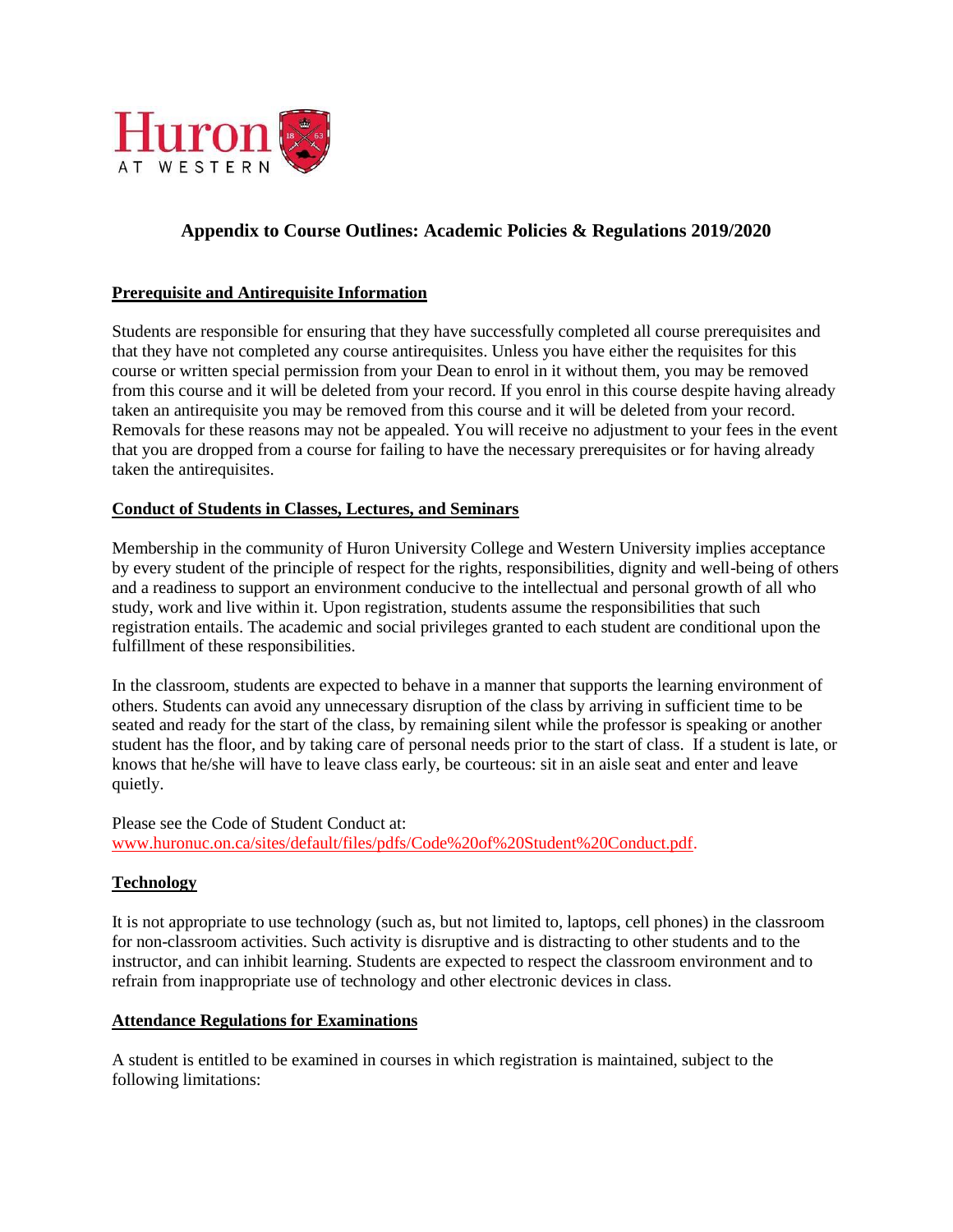1) A student may be debarred from writing the final examination for failure to maintain satisfactory academic standing throughout the year.

2) Any student who, in the opinion of the instructor, is absent too frequently from class or laboratory periods in any course will be reported to the Dean of the Faculty offering the course (after due warning has been given). On the recommendation of the Department concerned, and with the permission of the Dean of that Faculty, the student will be debarred from taking the regular examination in the course. The Dean of the Faculty offering the course will communicate that decision to the Dean of the Faculty of registration.

**Short Absences**: If you miss a class due to a minor illness or other problems, check your course outline for information regarding attendance requirements and make sure you are not missing a test or assignment. Cover any readings and arrange to borrow notes from a classmate. Contact the course instructor if you have any questions.

**Extended Absences**: If you have an extended absence, you should contact the course instructor and an Academic Advisor. Your course instructor and Academic Advisor can discuss ways for you to catch up on missed work and arrange academic accommodations, if appropriate and warranted.

It is important to note that the Academic Dean may refuse permission to write the final examination in a course if the student has failed to maintain satisfactory academic standing throughout the year or for too frequent absence from the class or laboratory.

Please see the policy on Attendance Regulations for Examinations here: [https://www.uwo.ca/univsec/pdf/academic\\_policies/exam/attendance.pdf.](https://www.uwo.ca/univsec/pdf/academic_policies/exam/attendance.pdf)

#### **Class Cancellations**

In the event of a cancellation of class, every effort will be made to post all relevant information on the OWL class site at: [https://owl.uwo.ca/portal,](https://owl.uwo.ca/portal) and on the Huron website at [www.huronuc.on.ca/about/accessibility](http://www.huronuc.on.ca/about/accessibility) .

#### **Academic Student Support Services**

For advice on course selections, degree requirements, and for assistance with requests for medical accommodation, students should email an Academic Advisor in Huron's Student Support Services at [huronsss@uwo.ca.](mailto:huronsss@uwo.ca) An outline of the range of services offered is found on the Huron website at: [www.huronuc.ca/student-life-campus/student-services/academic-advising.](http://www.huronuc.ca/student-life-campus/student-services/academic-advising)

Department Chairs and Program Directors and Coordinators are also able to answer questions about their individual programs. Their contact information can be found on the Huron website at: [www.huronuc.ca/student-life-campus/art-social-science](http://www.huronuc.ca/student-life-campus/art-social-science) and at [www.huronuc.ca/student-life-campus/management-and-organizational-studies](http://www.huronuc.ca/student-life-campus/management-and-organizational-studies) .

#### **Adding / Dropping Courses**

If you think that you are too far behind to catch up or that your work load is not manageable, you should consult your Academic Advisor. If you consider reducing your workload by dropping one or more courses, this must be done by the appropriate deadlines. Please refer to the Huron website, [huronuc.ca/student-life-campus/student-services/academic-advising](https://huronuc.ca/student-life-campus/student-services/academic-advising) or review the list of official Sessional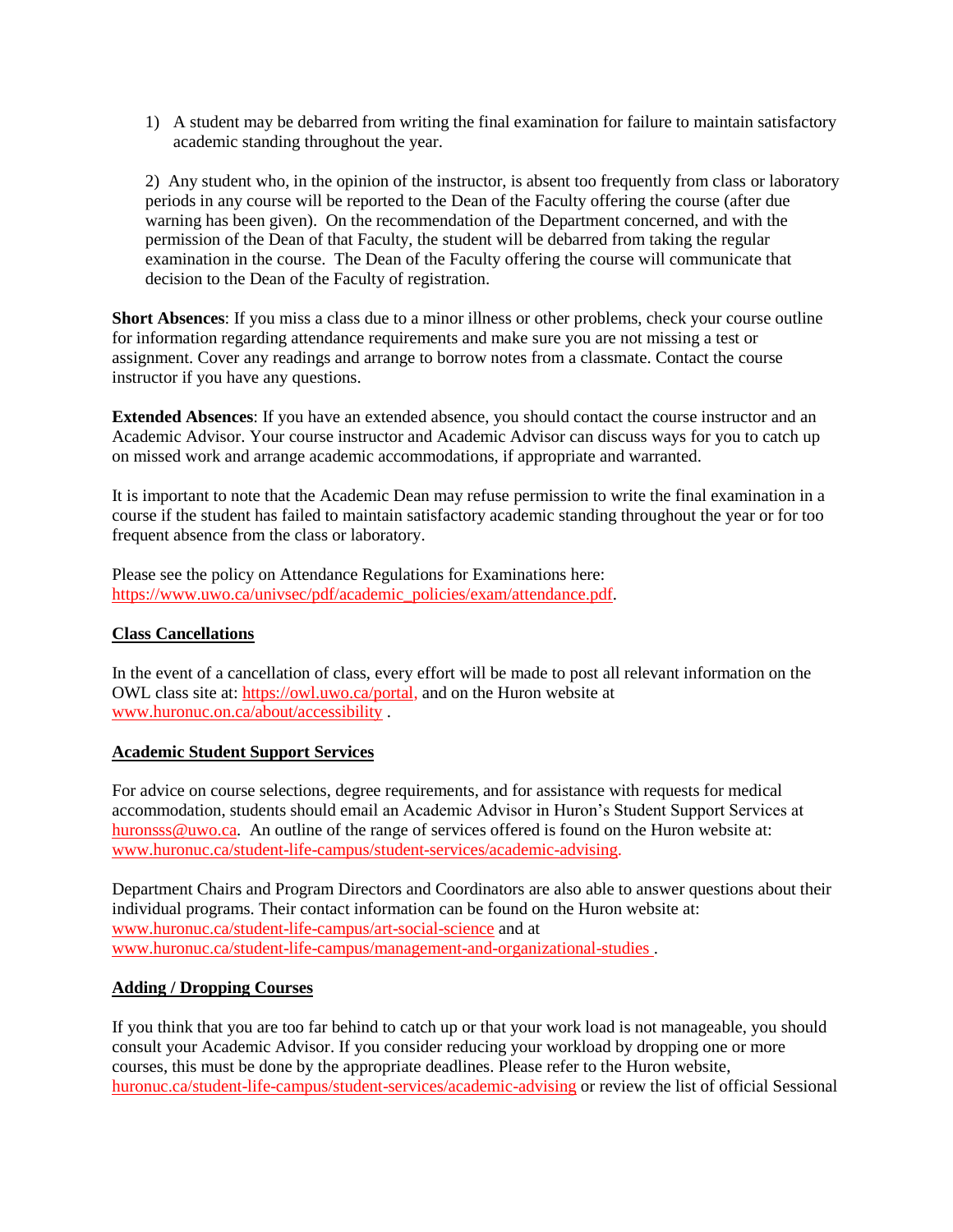Dates on the Academic Calendar, available here: [http://www.westerncalendar.uwo.ca/SessionalDates.cfm.](http://www.westerncalendar.uwo.ca/SessionalDates.cfm)

You should consult with the course instructor and the Academic Advisor who can help you consider alternatives to dropping one or more courses. Note that dropping a course may affect OSAP and/or Scholarship/Bursary eligibility.

## **Mental Health & Wellness Support at Huron and at Western**

Students who are stressed, emotionally distressed or in mental health crisis please refer to: [huronuc.ca/student-life-campus/student-services/health-wellness](https://huronuc.ca/student-life-campus/student-services/health-wellness) for a complete list of options about how to obtain help, or email [Huronwellness@huron.uwo.ca](mailto:Huronwellness@huron.uwo.ca) to access your wellness staff directly. Additional supports for Health and Wellness may be found and accessed at Western through [www.uwo.ca/uwocom/mentalhealth/.](http://www.uwo.ca/uwocom/mentalhealth/)

Huron is committed to providing a safe, welcoming campus for students, staff and faculty by providing confidential assistance to those who have personal safety concerns. Providing a safe and welcoming campus for students, staff and faculty is one of Huron's top priorities.

The Student Emergency Response Team (SERT) provides medical response to 9-1-1 calls on Main, Brescia and Huron campuses which operates 24 hours a day, 7 days a week during the academic year. SERT is dispatched through the campus community Police Service (CCPS) to any medical emergency on campus at (519) 661-3300. For more information about SERT please visit: [sert.uwo.ca/about-sert/about](https://sert.uwo.ca/about-sert/about-sert/)[sert/.](https://sert.uwo.ca/about-sert/about-sert/)

### **Statement on Academic Integrity**

The International Centre for Academic Integrity defines academic integrity as "a commitment, even in the face of adversity, to five fundamental values: honesty, trust, fairness, respect, and responsibility. From these values flow principles of behaviour that enable academic communities to translate ideals to action." (CAI Fundamental Values Project, 1999).

A lack of academic integrity is indicated by such behaviours as the following:

- Cheating on tests;
- Fraudulent submissions online;
- Plagiarism in papers submitted (including failure to cite and piecing together unattributed sources);
- Unauthorized resubmission of course work to a different course;
- Helping someone else cheat;
- Unauthorized collaboration;
- Fabrication of results or sources;
- Purchasing work and representing it as one's own.

#### **Academic Integrity: Importance and Impact**

Being at university means engaging with a variety of communities in the pursuit and sharing of knowledge and understanding in ways that are clear, respectful, efficient, and productive. University communities have established norms of academic integrity to ensure responsible, honest, and ethical behavior in the academic work of the university, which is best done when sources of ideas are properly and fully acknowledged and when responsibility for ideas is fully and accurately represented.

In the academic sphere, unacknowledged use of another's work or ideas is not only an offence against the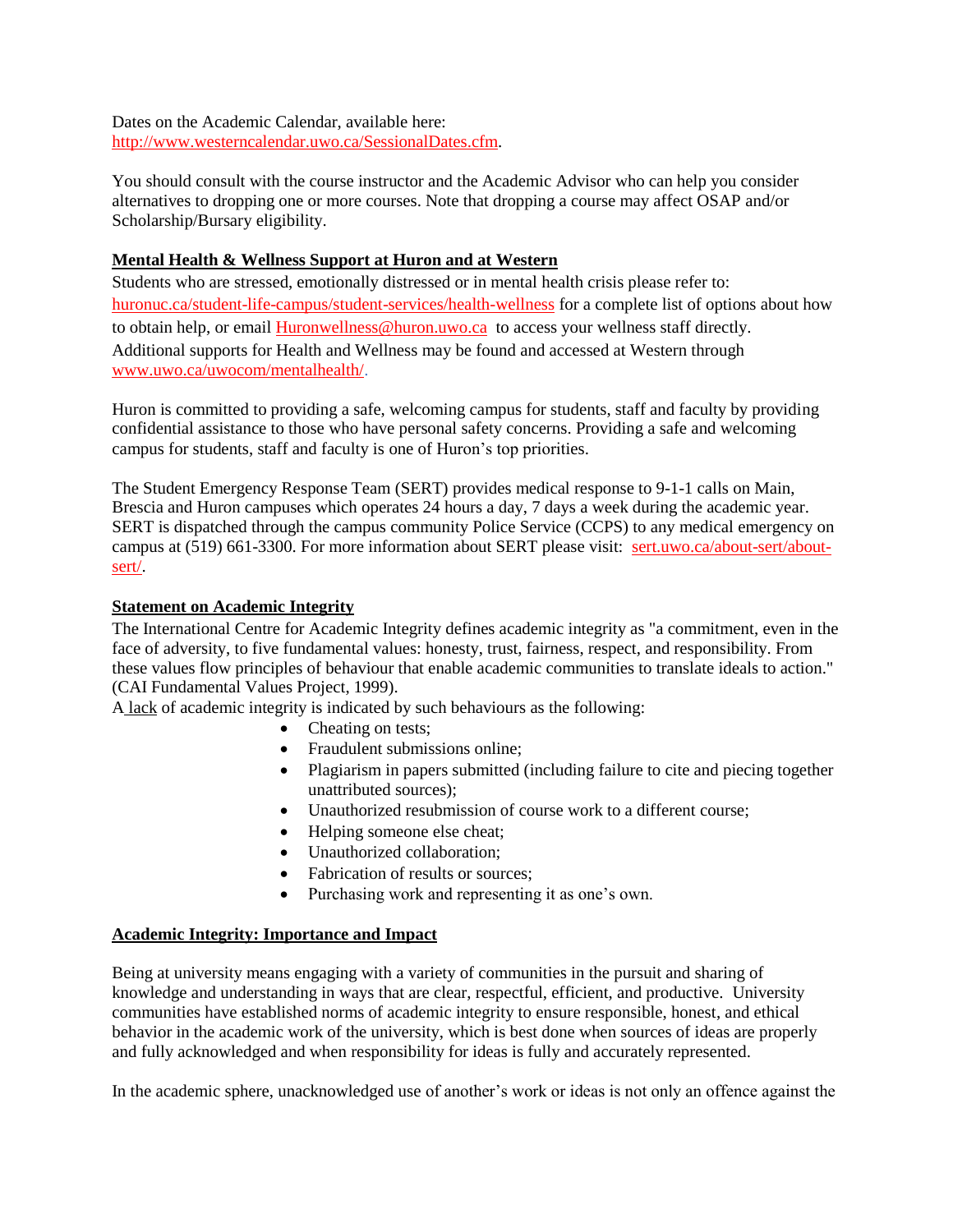community of scholars and an obstacle to academic productivity. It may also be understood as fraud and may constitute an infringement of legal copyright.

A university is a place for fulfilling one's potential and challenging oneself, and this means rising to challenges rather than finding ways around them. The achievements in an individual's university studies can only be fairly evaluated quantitatively through true and honest representation of the actual learning done by the student. Equity in assessment for all students is ensured through fair representation of the efforts by each.

Acting with integrity at university constitutes a good set of practices for maintaining integrity in later life. Offences against academic integrity are therefore taken very seriously as part of the university's work in preparing students to serve, lead, and innovate in the world at large.

A university degree is a significant investment of an individual's, and the public's, time, energies, and resources in the future, and habits of academic integrity protect that investment by preserving the university's reputation and ensuring public confidence in higher education.

**Students found guilty of plagiarism will suffer consequences ranging from a grade reduction to failure in the course to expulsion from the university. In addition, a formal letter documenting the offence will be filed in the Dean's Office, and this record of the offence will be retained in the Dean's Office for the duration of the student's academic career at Huron University College.**

#### **Statement on Academic Offences**

Scholastic offences are taken seriously and students are directed to read the appropriate policy, specifically, the definition of what constitutes a Scholastic Offence, as per the Academic Calendar: [http://www.westerncalendar.uwo.ca/PolicyPages.cfm?PolicyCategoryID=1&Command=showCategory&](http://www.westerncalendar.uwo.ca/PolicyPages.cfm?PolicyCategoryID=1&Command=showCategory&SelectedCalendar=Live&ArchiveID=#SubHeading_189) [SelectedCalendar=Live&ArchiveID=#SubHeading\\_189](http://www.westerncalendar.uwo.ca/PolicyPages.cfm?PolicyCategoryID=1&Command=showCategory&SelectedCalendar=Live&ArchiveID=#SubHeading_189) .

#### **Turnitin.com**

All required papers may be subject to submission for textual similarity review to the commercial plagiarism detection software under license to the University for a detection of plagiarism. All papers submitted for such checking will be included as source documents in the reference database for the purpose of detecting plagiarism of papers subsequently submitted to the system. Use of the service is subject to the licensing agreement, currently between Western University and Turnitin.com.

#### **Computer-Marked Tests/exams**

Computer-marked multiple-choice tests and/or exams may be subject to submission for similarity review by software that will check for unusual coincidences in answer patterns that may indicate cheating.

#### **Clickers**

Personal Response Systems ("clickers") may be used in some classes. If clickers are to be used in a class, it is the responsibility of the student to ensure that the device is activated and functional. Students must see their instructor if they have any concerns about whether the clicker is malfunctioning. Students must use only their own clicker. If clicker records are used to compute a portion of the course grade:

the use of somebody else's clicker in class constitutes a scholastic offence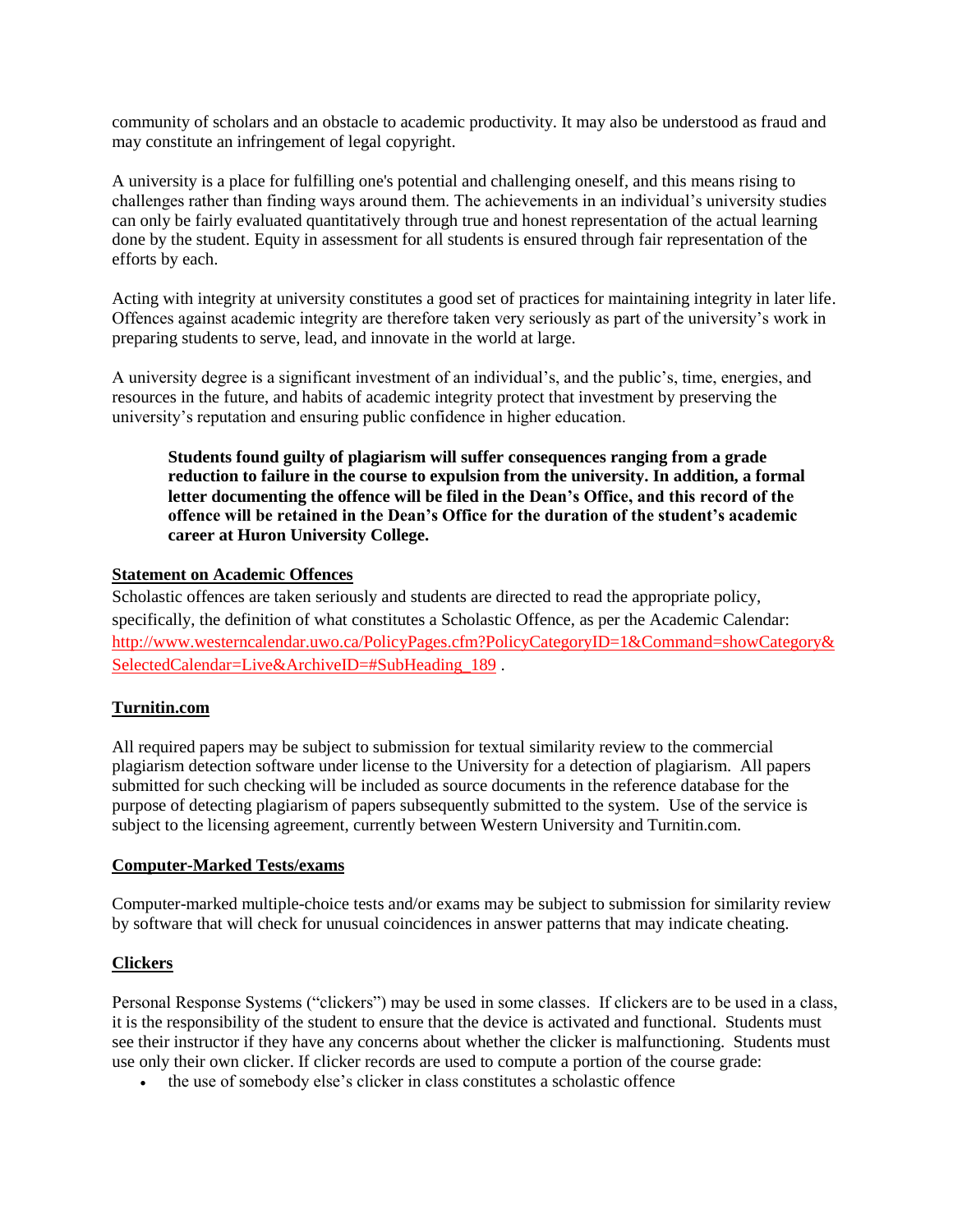the possession of a clicker belonging to another student will be interpreted as an attempt to commit a scholastic offence.

### **Policy on "Special" Accommodation**

Students who require **special** accommodation for tests and/or other course components must make the appropriate arrangements with the Student Development Centre (SDC). Further details concerning policies and procedures may be found at: <http://www.sdc.uwo.ca/ssd/index.html> .

### **Policy on "Academic" Accommodation - Medical / Non-Medical Grounds**

Students who require academic accommodation for tests and/or other course components must make the appropriate arrangements with the Student Development Centre (SDC). Further details concerning policies and procedures may be found at: [http://www.sdc.uwo.ca/ssd/index.html.](http://www.sdc.uwo.ca/ssd/index.html)

### **(a) Medical Grounds for assignments** *worth 10% or more of final grade***: Go directly to Huron Support Services/ Academic Advising, or email [huronsss@uwo.ca](mailto:huronsss@uwo.ca)** .

University Senate policy, which can be found at,

[https://www.uwo.ca/univsec/pdf/academic\\_policies/appeals/accommodation\\_medical.pdf](https://www.uwo.ca/univsec/pdf/academic_policies/appeals/accommodation_medical.pdf),requires that all student requests for accommodation on medical grounds for assignments worth 10% or more of the final grade be made directly to the academic advising office of the home faculty (for Huron students, the "home faculty" is Huron), with supporting documentation in the form (minimally) of the Senate-approved Student Medical Certificate found at:

[https://www.uwo.ca/univsec/pdf/academic\\_policies/appeals/medicalform.pdf](https://www.uwo.ca/univsec/pdf/academic_policies/appeals/medicalform.pdf).

The documentation is submitted in confidence and will not be shown to instructors. The advisors will contact the instructor when the medical documentation is received, and will outline the severity and duration of the medical challenge as expressed on the Student Medical Certificate and in any other supporting documentation. The student will be informed that the instructor has been notified of the presence of medical documentation, and will be instructed to work as quickly as possible with the instructor on an agreement for accommodation.

The instructor will not normally deny accommodation where appropriate medical documentation is in place and where the duration it describes aligns with the due date(s) of assignment(s). Before denying a request for accommodation on medical grounds, the instructor will consult with the Dean. The instructor's decision is appealable to the Dean.

### **(b) Accommodation on Medical Grounds for assignments worth** *less than 10%* **of final grade: Consult Instructor Directly**

When seeking accommodation on medical grounds for assignments worth less than 10% of the final course grade, the student should contact the instructor directly. The student need only share broad outlines of the medical situation. The instructor **may** require the student to submit documentation to the academic advisors, in which case she or he will advise the student and inform the academic advisors to expect documentation. The instructor may not collect medical documentation. The advisors will contact the instructor when the medical documentation is received, and will outline the severity and duration of the medical challenge as expressed on the Student Medical Certificate and in any other supporting documentation. The student will be informed that the instructor has been notified of the presence of medical documentation, and will be instructed to work as quickly as possible with the instructor on an agreement for accommodation.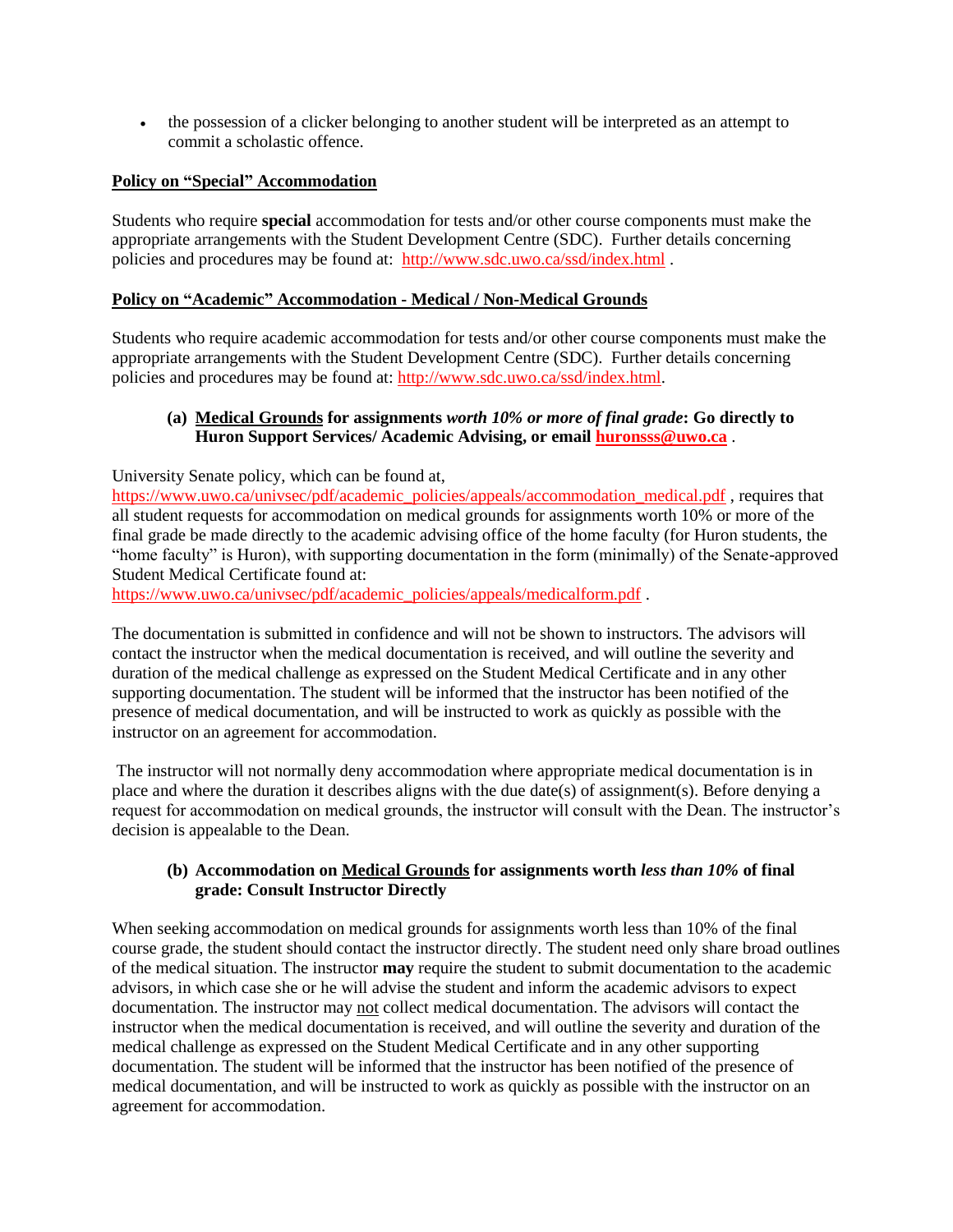The instructor will not normally deny accommodation where appropriate medical documentation is in place and where the duration it describes aligns with the due date(s) of assignment(s). Before denying a request for accommodation on medical grounds, the instructor will consult with the Dean. The instructor's decision is appealable to the Dean.

## **(c) Non-Medical Grounds: Consult your Instructor directly.**

Where the grounds for seeking accommodation are not medical, the student should contact the instructor directly. Late penalties may apply at the discretion of the instructor. Apart from the exception noted below, academic advisors will not be involved in the process of accommodation for non-medical reasons.

Where a student seeks accommodation on non-medical grounds where confidentiality is a concern, the student should approach an academic advisor with any documentation available. The advisors will contact the instructor after the student's request is received, and will outline the severity and duration of the challenge without breaching confidence. The student will be informed that the instructor has been notified that significant circumstances are affecting or have affected the student's ability to complete work, and the student will be instructed to work as quickly as possible with the instructor on an agreement for accommodation. Before denying a request for accommodation where documentation has been submitted to an academic advisor, the instructor will consult with the Dean. The instructor's decision is appealable to the Dean.

### **Requests for Academic Consideration Using the Self-Reported Absence Form**

The full Policy on Academic Consideration for student Absences – Undergraduate Students in First Entry Programs is available at:

[https://www.uwo.ca/univsec/pdf/academic\\_policies/appeals/Academic\\_Consideration\\_for\\_absences.pdf](https://www.uwo.ca/univsec/pdf/academic_policies/appeals/Academic_Consideration_for_absences.pdf) .

Students who experience an unexpected illness or injury or an extenuating circumstance (48 hours or less) that is sufficiently severe to temporarily render them unable to meet academic requirements (e.g., attending lectures or labs, writing tests or midterm exams, completing and submitting assignments, participating in presentations) should self-declare using the online Self-Reported Absence portal. This option should be used in situations where the student expects to resume academic responsibilities within 48 hours or less.

The following conditions are in place for self-reporting of medical or extenuating circumstances:

**a**. students will be allowed **a maximum of two self-reported absences** between September and April and one self-reported absence between May and August;

**b**. any absences in excess of the number designated in clause a above, regardless of duration, will require students to present a **Student Medical Certificate (SMC**), signed by a licensed medical or mental health practitioner, detailing the duration and severity of illness, or appropriate documentation supporting extenuating circumstances to the Academic Counselling unit in their Faculty of registration no later than two business days after the date specified for resuming responsibilities. Please see section 4 below for more details.

**c.** The duration of the excused absence will be for a maximum of 48 hours from the time the Self-Reported Absence form is completed through the online portal, or from 8:30 am the following morning if the form is submitted after 4:30 pm;